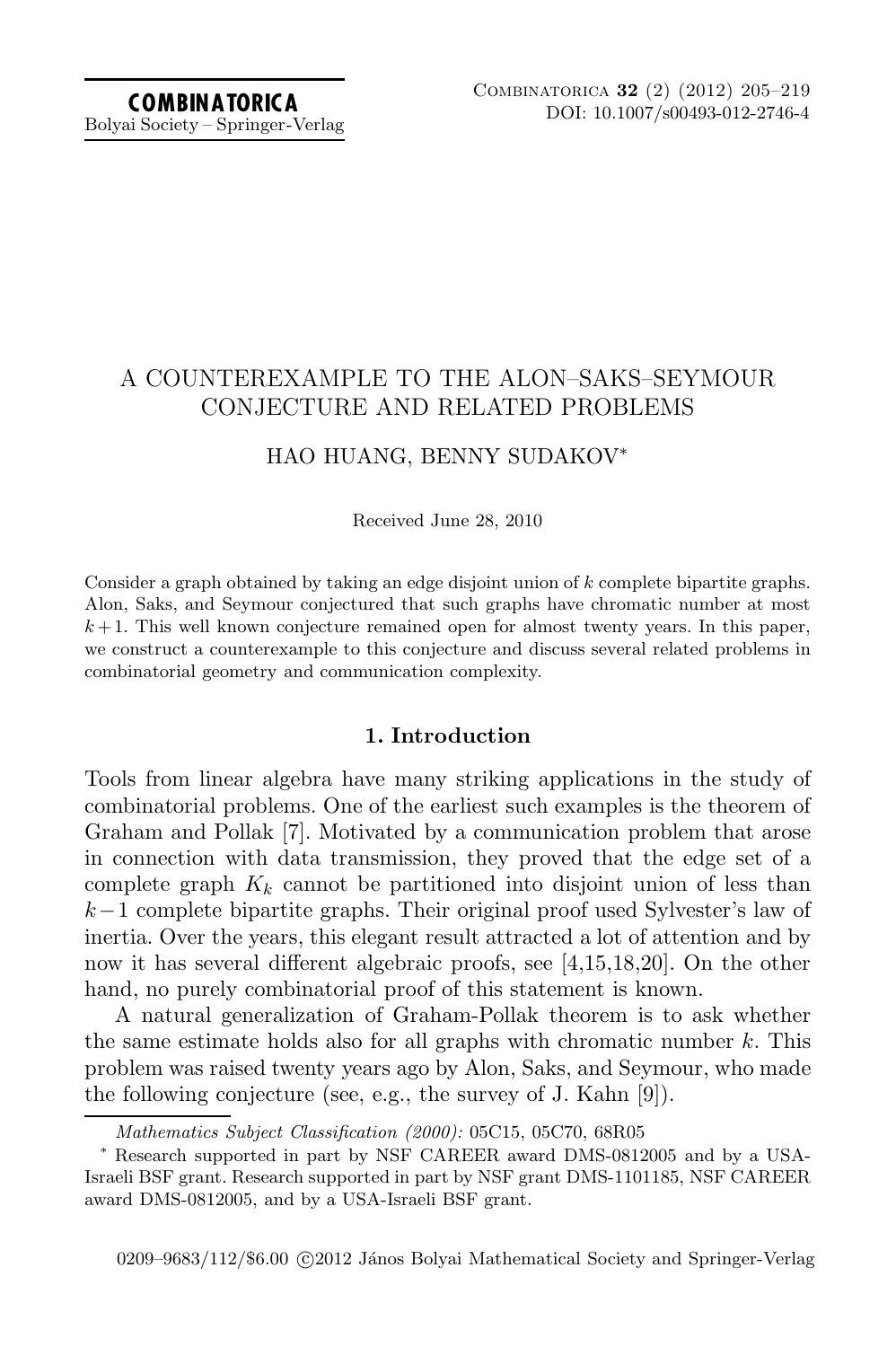**Conjecture 1.** *If the edges of a graph* G *can be partitioned into* k *edge disjoint complete bipartite graphs, then the chromatic number of* G *is at most*  $k+1$ *.* 

This question is also related to another long-standing open problem by Erdős, Faber, and Lovász. They conjectured that the edge disjoint union of  $k$ complete graphs of order  $k$  is  $k$ -chromatic. Indeed, by replacing cliques in this problem by complete bipartite graphs we obtain the Alon–Saks–Seymour conjecture. The question of Erdős, Faber, and Lovász is still open. On the other hand, Kahn [\[8\]](#page-13-3) proved the asymptotic version of their conjecture, showing that the chromatic number of edge disjoint union of  $k$  complete graphs of order k has chromatic number at most  $(1+o(1))k$ .

Let  $\mathbf{bp}(G)$  be the minimum number of bicliques (i.e., complete bipartite graphs) needed to partition the edges of graph G, and let  $\chi(G)$  be the chromatic number of G. The Alon–Saks–Seymour conjecture can be restated as  $b\mathbf{p}(G) \geq \chi(G)-1$ . Until recently, there was not much known about this conjecture. Using the folklore result that the chromatic number of a union of graphs is at most the product of their chromatic numbers, one can easily get a lower bound  $\mathbf{bp}(G) \ge \log_2 \chi(G)$ . In [\[13\]](#page-14-3), Mubayi and Vishwanathan improved the lower bound to  $2^{\sqrt{2\log_2 \chi(G)}}$ . This estimate can be also deduced from the well known result of Yannakakis [\[21\]](#page-14-4) in communication complexity. This connection to communication complexity was discovered by Alon and Haviv [\[2\]](#page-13-4) (see Section 4 for details). Gao, McKay, Naserasr, and Stevens [\[6\]](#page-13-5) introduced a reformulation of the Alon–Saks–Seymour conjecture and verified it for graphs with chromatic number  $k \leq 9$ . The main aim of this paper is to obtain a superlinear gap between chromatic number and biclique partition number, which disproves the Alon–Saks–Seymour conjecture.

## <span id="page-1-0"></span>**Theorem 1.1.** *There exist graphs* G *with arbitrarily large biclique partition number such that*  $\chi(G) \ge c(\mathbf{bp}(G))^{6/5}$ , for some fixed constant  $c > 0$ .

The study of (two-party) communication complexity, introduced by Yao [\[22\]](#page-14-5), is an important topic in theoretical computer science which has many applications. In the basic model we have two players Alice and Bob who are trying to evaluate a boolean function  $f: X \times Y \to \{0,1\}$ . Alice only knows x, Bob only knows  $y$ , and they want to communicate with each other according to some fixed protocol in order to compute  $f(x,y)$ . The goal is to minimize the amount of communication during the protocol. The deterministic communication complexity  $D(f)$  is the number of bits that need to be exchanged for the worst inputs  $x, y$  by the best protocol for f. Let M be a matrix of f, i.e.,  $M_{x,y} = f(x,y)$  and let  $rk(M)$  be the rank of M. It's known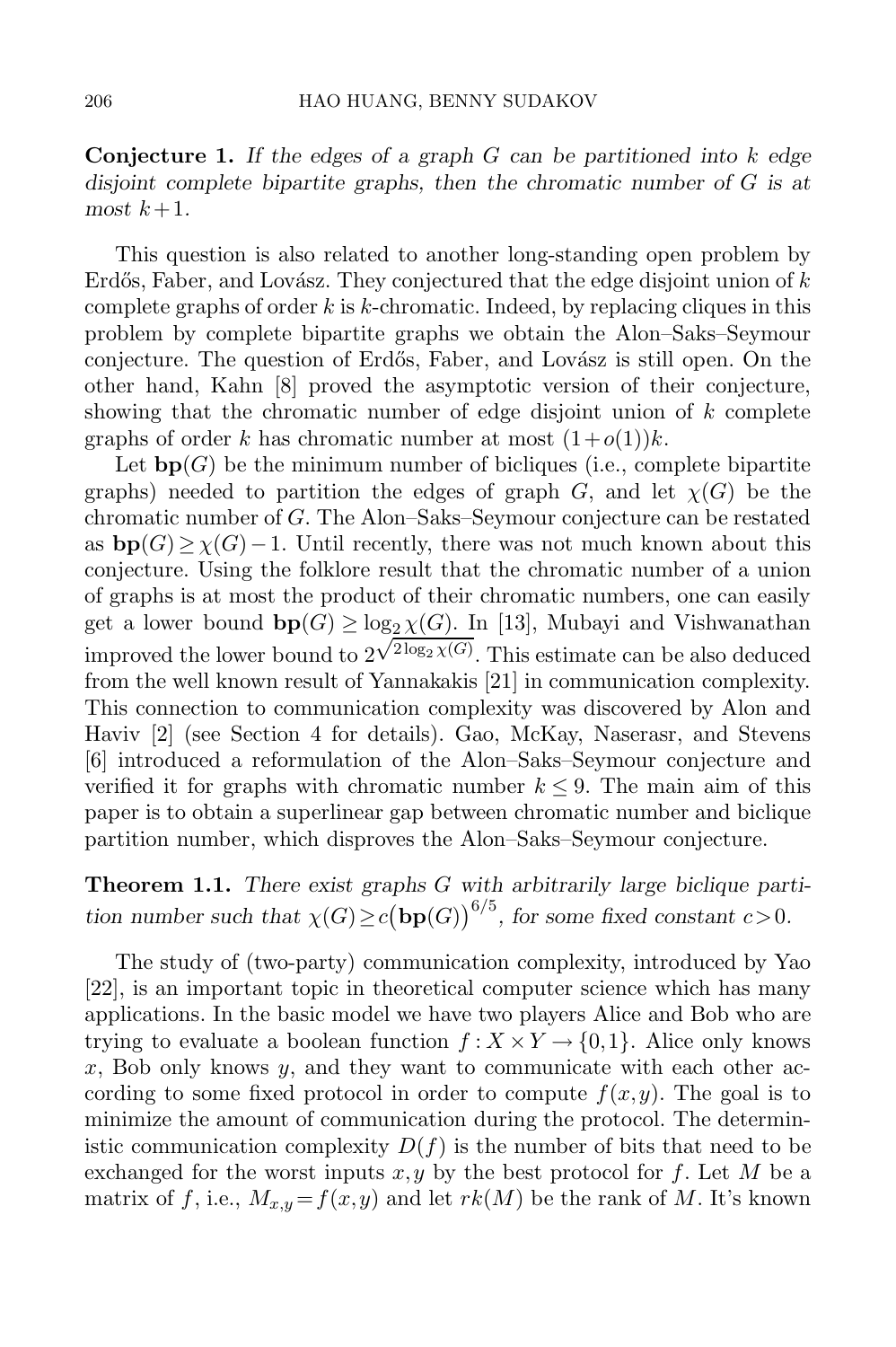that  $D(f) \ge \log_2 rk(M)$ . Lovász and Saks [\[12\]](#page-14-6) conjectured that this bound is not very far from being tight. More precisely, their *log-rank conjecture* says that  $D(f) \leq (\log_2 rk(M))^{O(1)}$ . This problem is directly related to the *rank-coloring conjecture* of Van Nuffelen [\[19\]](#page-14-7) and Fajtlowicz [\[5\]](#page-13-6) in graph theory. This conjecture, which was disproved by Alon and Seymour [\[3\]](#page-13-7), asked whether the chromatic number of a graph  $G$  is bounded by the rank of its adjacency matrix  $A_G$ . It is known that separation results between  $D(f)$  and  $\log_2 rk(M)$  give corresponding separation between  $\chi(G)$  and  $rk(A_G)$ . Sev-<br>eral authors gave such separation results e.g. [16.17]. So far, the largest eral authors gave such separation results, e.g., [\[16](#page-14-8)[,17\]](#page-14-9). So far, the largest gap was obtained by Nisan and Wigderson [\[14\]](#page-14-10) who constructed an infinite family of matrices such that  $D(f) > (\log_2 r k(M))^{\log_2 3}$ .<br>Similar to the rank-coloring problem the Alon-S

Similar to the rank-coloring problem, the Alon–Saks–Seymour conjecture is also closely related to a well known open problem in communication complexity. This communication problem, known as *clique versus independent set* (CL-IS for brevity), was introduced by Yannakakis [\[21\]](#page-14-4) in 1988. In this problem, there is a publicly known graph  $G$ , Alice gets a clique  $C$  of G and Bob gets an independent set I of G. Their goal is to output  $|C \cap I|$ , which is clearly either 0 or 1. We will discuss the connection between this problem and the Alon–Saks–Seymour conjecture, and show that our counterexample yields the first nontrivial lower bound on the non-deterministic communication complexity of the CL-IS problem.

The rest of this short paper is organized as follows. In the next section we describe a counterexample to the Alon–Saks–Seymour conjecture. In Section [3,](#page-6-0) we consider minimal coverings of a graph by bicliques, in which every edge of the graph is covered at least once and at most t times, for some parameter t. This more general notion is closely related to the question in combinatorial geometry about a neighborly family of boxes. We show that a natural variant of the Alon–Saks–Seymour conjecture for this more general parameter fails as well. In Section [4,](#page-9-0) we discuss connections with communication complexity and use our counterexample to obtain a new lower bound on the non-deterministic communication complexity of the clique vs. independent set problem. The final section contains some concluding remarks and open problems.

**Notation.** The *n*-dimensional cube  $Q_n$  is  $\{0,1\}^n$  and two vertices  $x, y$  of  $Q_n$  are adjacent  $x \sim y$  if and only if they differ in exactly one coordinate. A k-dimensional subcube of  $Q_n$  is a subset of  $\{0,1\}^n$  which can be written as  ${x=(x_1,...,x_n) \in Q_n : x_i = a_i, \forall i \in T}$ , where T is a set of  $n-k$  coordinates (called fixed coordinates), and each  $a_i$  is a fixed element in  $\{0,1\}$ . In addition, we write  $1^n$  and  $0^n$  to represent the all-one and all-zero vectors in  $Q_n$  and use  $Q_n^-$  to indicate the set  $Q_n \setminus \{1^n, 0^n\}$ . Given two subsets  $X \subset Q_k$  and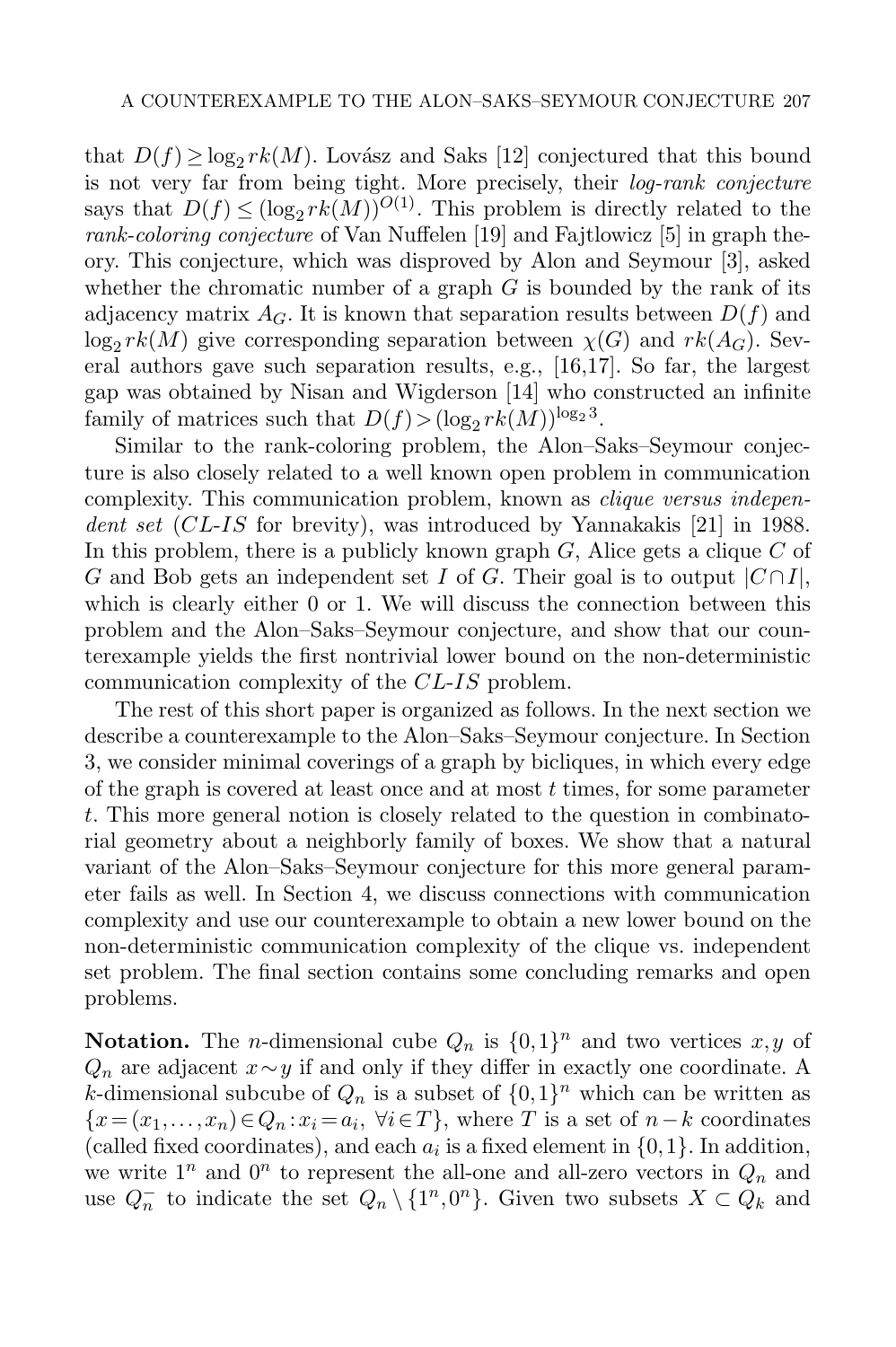$Y \subset Q_{\ell}$ , we denote by  $X \times Y$  the subset of the cube  $Q_{k+\ell}$  which consists of all binary vectors  $(x,y)$  with  $x \in X$  and  $y \in Y$ .

For a graph  $G = (V, E)$  with vertex set V and edge set E, we denote by  $\chi(G)$ ,  $\alpha(G)$ , and **bp** $(G)$  the chromatic number, independence number, and biclique partition number, respectively. The collection of all independent sets in G is denoted by  $\mathcal{I}(G)$ . Similarly,  $\mathcal{C}(G)$  stands for the set of all cliques in G. The OR product of two graphs  $G$  and  $H$  is defined as a graph with vertex set equal to the Cartesian product  $V(G) \times V(H)$ , with adjacency  $(g,h) \sim (g',h')$  iff  $g \sim g'$  in G or  $h \sim h'$  in H. The m-blowup of a graph G is obtained by replacing every vertex  $v$  of  $G$  with an independent set  $I_v$  of size m and by replacing every edge  $(u, v)$  of G with the complete bipartite graph whose parts are the independent sets  $I_u$  and  $I_v$ . We also use the notation  $\mathcal{B}(U,W)$  to indicate the biclique with two parts U and W.

To state asymptotic results, we utilize the following standard notations. For two functions  $f(n)$  and  $g(n)$ , write  $f(n) = \Omega(g(n))$  if there exists a positive constant c such that  $\liminf_{n\to\infty} f(n)/g(n) \geq c$ ,  $f(n) = o(g(n))$  if lim sup<sub>n→∞</sub>  $f(n)/g(n) = 0$ . Also,  $f(n) = O(g(n))$  if there exists a positive constant  $C > 0$  such that  $\limsup_{n \to \infty} f(n)/g(n) \leq C$ .

#### **2. Main Result**

In this section we describe a counterexample to the Alon–Saks–Seymour conjecture. Our construction is inspired by and somewhat similar to Razborov's counterexample to the rank-coloring conjecture [\[17\]](#page-14-9). Consider the following graph  $G = (V, E)$ . Its vertex set is  $V(G) = [n]^T = \{(x_1, \ldots, x_7) : x_i \in [n]\}$ .<br>For any two vertices  $x = (x_1, \ldots, x_7) \cdot u = (u_1, \ldots, u_7)$  in  $V(G)$  let a be the For any two vertices  $x = (x_1, \ldots, x_7), y = (y_1, \ldots, y_7)$  in  $V(G)$ , let  $\rho$  be the comparing function which records all coordinates in which they differ. More precisely,  $\rho(x,y)=(\rho_1(x,y),\ldots,\rho_7(x,y))\in Q_7$ , such that

$$
\rho_i(x, y) = \begin{cases} 1 & \text{if } x_i \neq y_i \\ 0 & \text{if } x_i = y_i \end{cases}
$$

Two vertices x and y are adjacent in G if and only if  $\rho(x,y) \in S$ , where S is the following subset of the cube  $Q_7$ 

$$
S = Q_7 \setminus \left[ (1^4 \times Q_3^-) \cup \{0^4 \times 0^3\} \cup \{0^4 \times 1^3\} \right].
$$

<span id="page-3-0"></span>In the rest of this section we show that this graph G satisfies the assertion of Theorem [1.1.](#page-1-0)

**Proposition 2.1.** *The independence number of G satisfies*  $\alpha(G) = O(n)$ *.*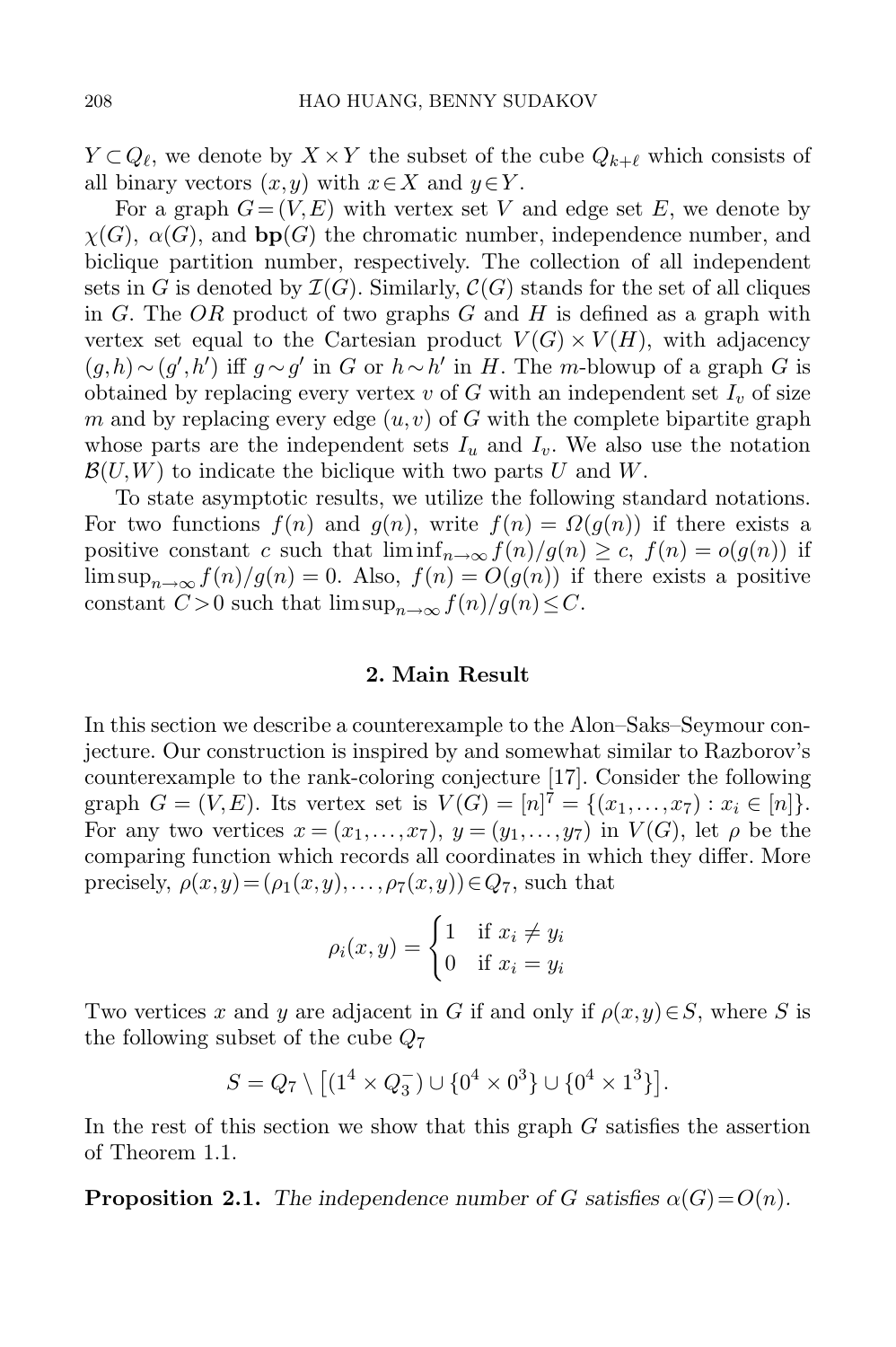**Proof.** Let I be an independent set in G. For any set of indices  $T =$  $\{i_1,\ldots,i_t\} \subset \{1,2,\ldots,7\}$ , let  $p_T$  be the natural projection of  $[n]^7$  to  $[n]^T$ .<br>More precisely for every vector  $x \in [n]^7$  ,  $p_T$  outputs the restriction of x to More precisely, for every vector  $x \in [n]^T$ ,  $p_T$  outputs the restriction of x to the coordinates in T, i.e.,  $p_T(x)=(x_{i_1},\ldots,x_{i_t})$ . For convenience, we will write  $p_{1234}$  instead of  $p_{\{1,2,3,4\}}$ , etc. If  $|p_{1234}(I)|=1$ , it is easy to check from the definition of  $S$ , that any two vertices in  $I$  are different in each of the last three coordinates. As a result,  $|I|=|p_{567}(I)|\leq n$ . Now suppose that  $|p_{1234}(I)|>1$ . Again from the definition of S, it follows that any two vertices  $x, y \in G$  which agree on one of the first 4 coordinates and satisfy  $p_{1234}(x) \neq p_{1234}(y)$  are adjacent in G. Hence, any two vectors in  $p_{1234}(I)$  differ in all their coordinates and therefore  $|p_{1234}(I)| \leq n$ . If in addition, we also have for every element  $x \in p_{1234}(I), |p_{1234}^{-1}(x) \cap I| \leq 3$ , then  $|I| \leq 3|p_{1234}(I)| = O(n)$  and the proof is complete complete.

Otherwise, we may assume the existence of  $\widetilde{x} \in [n]^4$  and different vertices  $\widetilde{x}_2, \widetilde{x}_3, \widetilde{x}_4 \in I$  such that  $n_{12}(\widetilde{x}_1) = \widetilde{x}_1$ . By the definition of S, it is easy to  $\tilde{x}_1,\tilde{x}_2,\tilde{x}_3,\tilde{x}_4 \in I$  such that  $p_{1234}(\tilde{x}_i) = \tilde{x}$ . By the definition of S, it is easy to see that  $p_{567}(\tilde{x}_i)$  differ in every coordinate. Since  $|p_{1234}(I)| > 1$ , there is a vertex  $z \in I$  with  $p_{1234}(z)$  different from  $\tilde{x}$ . Moreover, by the above discussion  $p_{1234}(z)$  and  $\tilde{x}$  differ in every coordinate. As  $1^7 \in S$ , we also have that any two vertices of G which differ in all 7 coordinates are adjacent. This implies that  $p_{567}(z)$  and  $p_{567}(\widetilde{x}_i)$  are equal in at least one coordinate. Since the number of coordinates of  $p_{567}(z)$  is only 3 and there are 4 vertices  $\tilde{x}_1,\tilde{x}_2,\tilde{x}_3,\tilde{x}_4$ , we have that two of these vertices agree with  $p_{567}(z)$  (and hence with each other) in the same coordinate. This contradicts the fact that  $p_{567}(\tilde{x}_i)$  differ in all coordinates and completes the proof. coordinates and completes the proof.

<span id="page-4-2"></span>**Corollary 2.2.** *The chromatic number of* G is at least  $\Omega(n^6)$ .

<span id="page-4-1"></span>**Proof.** Apply Proposition [2.1](#page-3-0) together with the well-known fact that  $\chi(G) \geq \frac{|V(\widetilde{G})|}{\alpha(G)}.$ 

**Proposition 2.3.** The biclique partition number satisfies  $\mathbf{bp}(G) = O(n^5)$ .

<span id="page-4-0"></span>Before going into the details of the proof of this statement, we first need the following two lemmas.

**Lemma 2.1.** S can be partitioned into the disjoint union  $S = \bigcup_{i=1}^{30} S_i$ , where each  $S_i$  *is a* 2-dimensional subcube of  $Q_7$ .

**Proof.** We start with the following simple observations.

- (a)  $Q_3^-$  is a disjoint union of 1-dimensional subcubes.<br>(b)  $Q_2$  can be decomposed into a disjoint union of 2-0
- (b)  $Q_3$  can be decomposed into a disjoint union of 2-dimensional subcubes.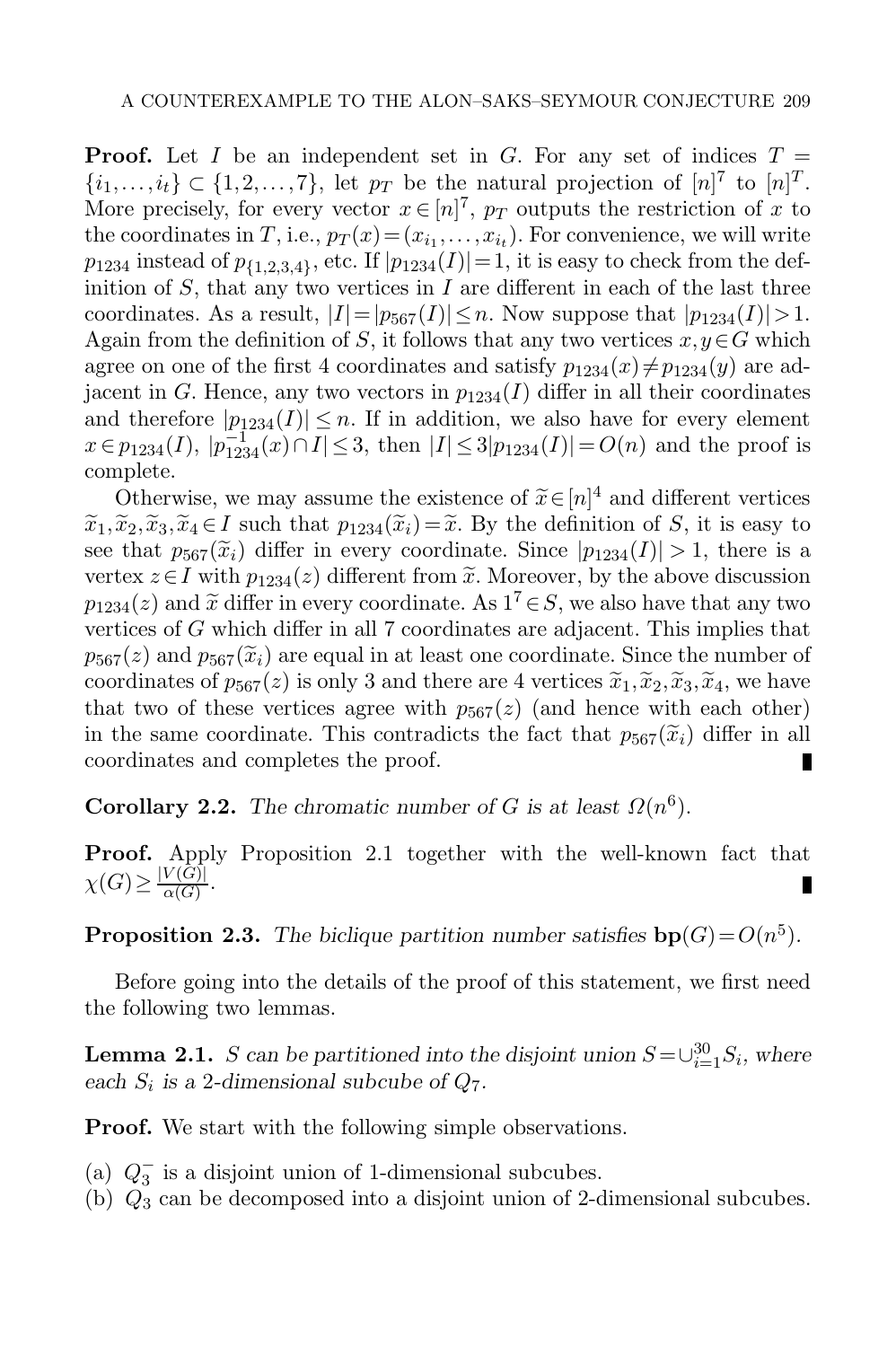- (c) For every  $R_1 \subset Q_4$ , the set  $R_1 \times Q_3$  can be decomposed into a disjoint union of 2-dimensional subcubes.
- (d) For any  $x_1 \sim x_2$  in  $Q_4$  and  $y_1 \sim y_2$  in  $Q_3$ , the set

$$
\{(x_1,y_1),(x_1,y_2),(x_2,y_1),(x_2,y_2)\}
$$

is a 2-dimensional subcube in  $Q_7$ .

(e) For any  $x_1 \sim x_2$  in  $Q_4$ ,  $(x_1 \times Q_3^-) \cup (x_2 \times Q_3^-)$  can be decomposed into a disjoint union of 2-dimensional subcubes disjoint union of 2-dimensional subcubes.

To verify (a), note that  $Q_3^- = \{(0,0,1), (0,1,1)\} \cup \{(0,1,0), (1,1,0)\} \cup$ <br>0 0) (1 0 1)} Claims (b) and (d) are obvious by the definition of a cube  $\{(1,0,0),(1,0,1)\}.$  Claims (b) and (d) are obvious by the definition of a cube. Claim  $(c)$  is an immediate corollary of  $(b)$ , and claim  $(e)$  follows easily from  $(a)$  and  $(d)$ .

Next we can partition the set  $S = Q_7 \setminus \left[ (1^4 \times Q_3^-) \cup \{0^4 \times 0^3\} \cup \{0^4 \times 1^3\} \right]$ <br>a the following 3 disjoint subsets  $S' S'' S'''$  and show that each of them into the following 3 disjoint subsets  $S', S'', S'''$ , and show that each of them is itself a disjoint union of 2-dimensional subcubes.

$$
S' = \begin{cases} (0,0,0,0) \times Q_3^- \cup (0,0,0,1) \times Q_3^- \\ (0,0,1,1) \times Q_3^- \cup (1,0,1,1) \times Q_3^- \\ (0,1,0,1) \times Q_3^- \cup (0,1,1,1) \times Q_3^- \\ (1,1,0,1) \times Q_3^- \cup (1,0,0,1) \times Q_3^- \end{cases}
$$

This set can be partitioned into a disjoint union of 2-dimensional subcubes, using claim  $(e)$ .

$$
S'' = \begin{cases} (1,1,1,1) \times 0^3 \cup (1,1,0,1) \times 0^3 \cup (1,0,1,1) \times 0^3 \cup (1,0,0,1) \times 0^3 \\ (1,1,1,1) \times 1^3 \cup (1,1,0,1) \times 1^3 \cup (1,0,1,1) \times 1^3 \cup (1,0,0,1) \times 1^3 \\ (0,1,1,1) \times 0^3 \cup (0,1,0,1) \times 0^3 \cup (0,0,1,1) \times 0^3 \cup (0,0,0,1) \times 0^3 \\ (0,1,1,1) \times 1^3 \cup (0,1,0,1) \times 1^3 \cup (0,0,1,1) \times 1^3 \cup (0,0,0,1) \times 1^3 \end{cases}
$$

Note that every line in the definition of  $S''$  describes a 2-dimensional subcube. This shows that  $S''$  is a disjoint union of four 2-dimensional subcubes.

$$
S'''=\begin{cases} (0,0,1,0)\times Q_3\cup (0,1,0,0)\times Q_3\cup (1,0,0,0)\times Q_3\cup (0,1,1,0)\times Q_3\\ (1,0,1,0)\times Q_3\cup (1,1,0,0)\times Q_3\cup (1,1,1,0)\times Q_3\end{cases}
$$

To decompose this set into a disjoint union of 2-dimensional subcubes, one can use claim (c).

Finally, it is easy to verify that indeed  $S = S' \cup S'' \cup S'''$ , and hence S can be partitioned into 2-dimensional subcubes.п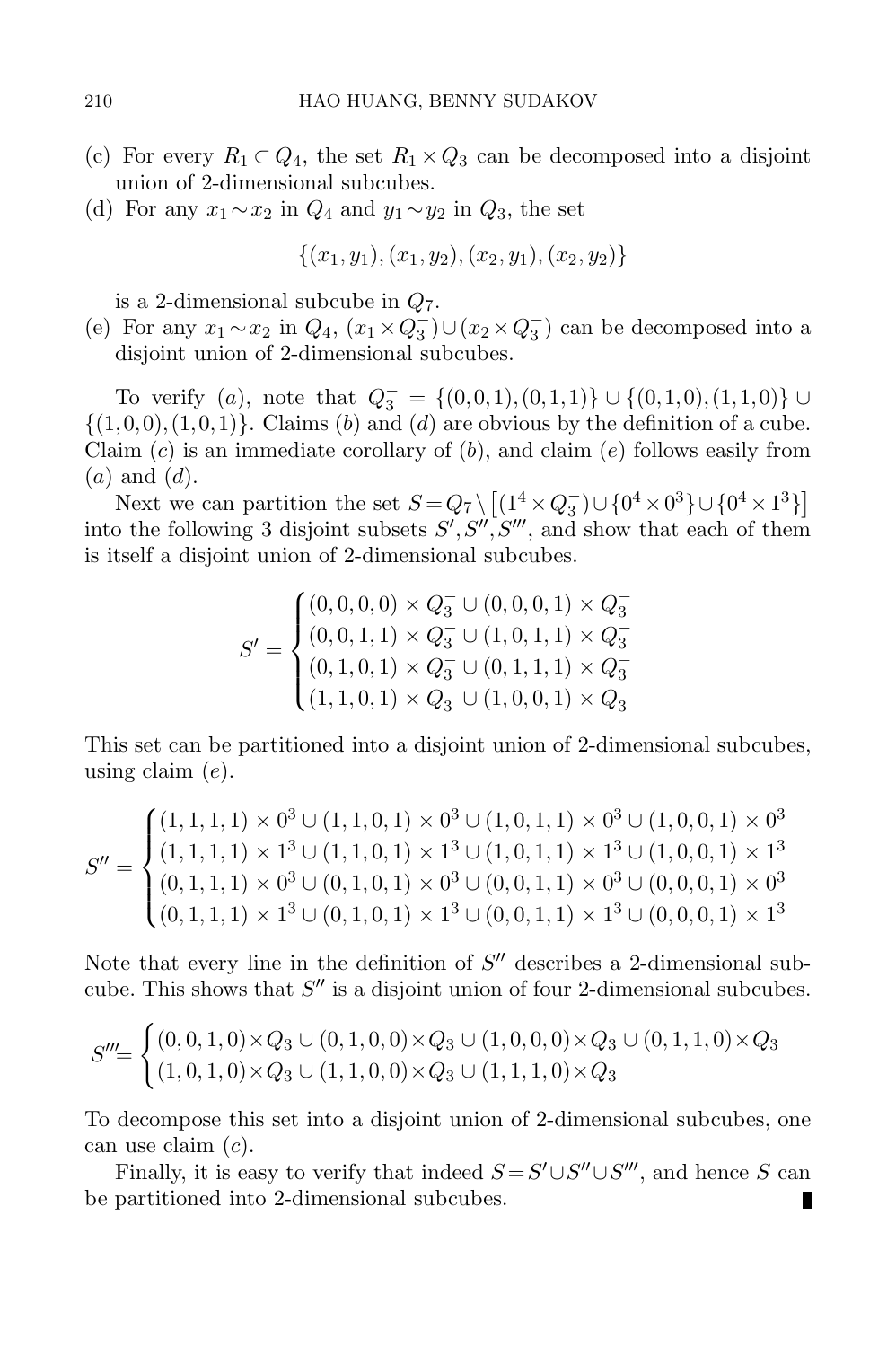Using the decomposition  $S = \bigcup_{i=1}^{30} S_i$  from Lemma [2.1,](#page-4-0) we can define the owing subgraphs  $G_i \subset G$ . The vertex set  $V(G_i) = V(G)$  and two vertices following subgraphs  $G_i \subset G$ . The vertex set  $V(G_i) = V(G)$  and two vertices  $x,y \in G_i$  are adjacent if and only if  $\rho(x,y) \in S_i$ . From this definition, it is easy to see that G is the edge disjoint union of subgraphs  $G_i$ . Next we will show that every  $G_i$  has a small biclique partition number.

# <span id="page-6-1"></span>**Lemma 2.2.** bp $(G_i) \leq n^5$ .

**Proof.** Recall that the set  $S_i$ , which is used to define the edges of  $G_i$ , is a 2-dimensional subcube of  $Q_7$ . Therefore there exists a set  $T = \{t_1, \ldots, t_5\} \subset$  $\{1,\ldots,7\}$  of fixed coordinates and  $a_1,\ldots,a_5 \in \{0,1\}$ , such that  $S_i = \{z = (z_1,\ldots,z_n): z_i = a_i \; \forall 1 \leq i \leq 5\}$ . Also note that  $c_i$  as an note ill be  $(z_1,...,z_7): z_{t_j} = a_j, \forall 1 \leq j \leq 5$ . Also note that  $a_1,...,a_5$  can not all be example negative since  $S$  decay not contain  $0^7$ . Now we define the graph simultaneously zero, since S does not contain  $0^7$ . Now we define the graph  $G_i$ . Its vertex set  $V(G_i) = [n]^5$  and two vertices  $\tilde{x}$  and  $\tilde{y}$  are adjacent in  $G_i$ <br>if and only if  $g(\tilde{x}, \tilde{y}) - (g_1 - g_2)$ . It is rather straightforward to see that  $G_i$ if and only if  $\rho(\tilde{x}, \tilde{y}) = (a_1, \ldots, a_5)$ . It is rather straightforward to see that  $G_i$ is a  $n^2$ -blowup of  $G_i$ .

To complete the proof of this lemma we need two basic facts about the biclique partition number. The first one says that for any graph  $H$ ,  $\mathbf{bp}(H) \leq$  $|V(H)| - 1$ . Indeed, removing stars rooted at every vertex, one by one, we can partition every graph on h vertices into  $h-1$  bicliques. The second one claims that if H is a blowup of H, then  $bp(H) \leq bp(H)$ . To prove this, note that the blowup of a biclique is a biclique itself. Therefore the blowup of all the bicliques in a partition of  $H$  becomes a biclique partition of  $H$ .

These two statements, together with the fact (mentioned above) that  $G_i$ is the blowup of  $\widetilde{G}_i$ , imply that  $\mathbf{bp}(G_i) \leq \mathbf{bp}(\widetilde{G}_i) \leq |V(\widetilde{G}_i)| - 1 \leq n^5$ . П

**Proof of Proposition [2.3.](#page-4-1)** Using that G is the edge disjoint union of  $G_i$  together with Lemma [2.2,](#page-6-1) we conclude that  $b\mathbf{p}(G) = b\mathbf{p}(\cup_{i=1}^{30} G_i) \leq \sum_{i=1}^{30} b\mathbf{p}(G_i) - O(n^5)$  $\sum_{i=1}^{30}$ **bp** $(G_i) = O(n^5)$ .

Propositions [2.2](#page-4-2) and [2.3](#page-4-1) show that the graph G, which we constructed, indeed satisfies the assertion of Theorem [1.1](#page-1-0) and disproves the Alon–Saks– Seymour conjecture.

#### <span id="page-6-0"></span>**3. Neighborly families of boxes and** *t***-biclique covering number**

The Alon–Saks–Seymour conjecture deals with the minimum number of bicliques needed to cover all the edges of a given graph  $G$  exactly once. It is also very natural to consider a more general problem in which we are allowed to cover the edges of graph at most t times. A t*-biclique covering* of a graph G is a collection of bicliques that cover every edge of G at least once and at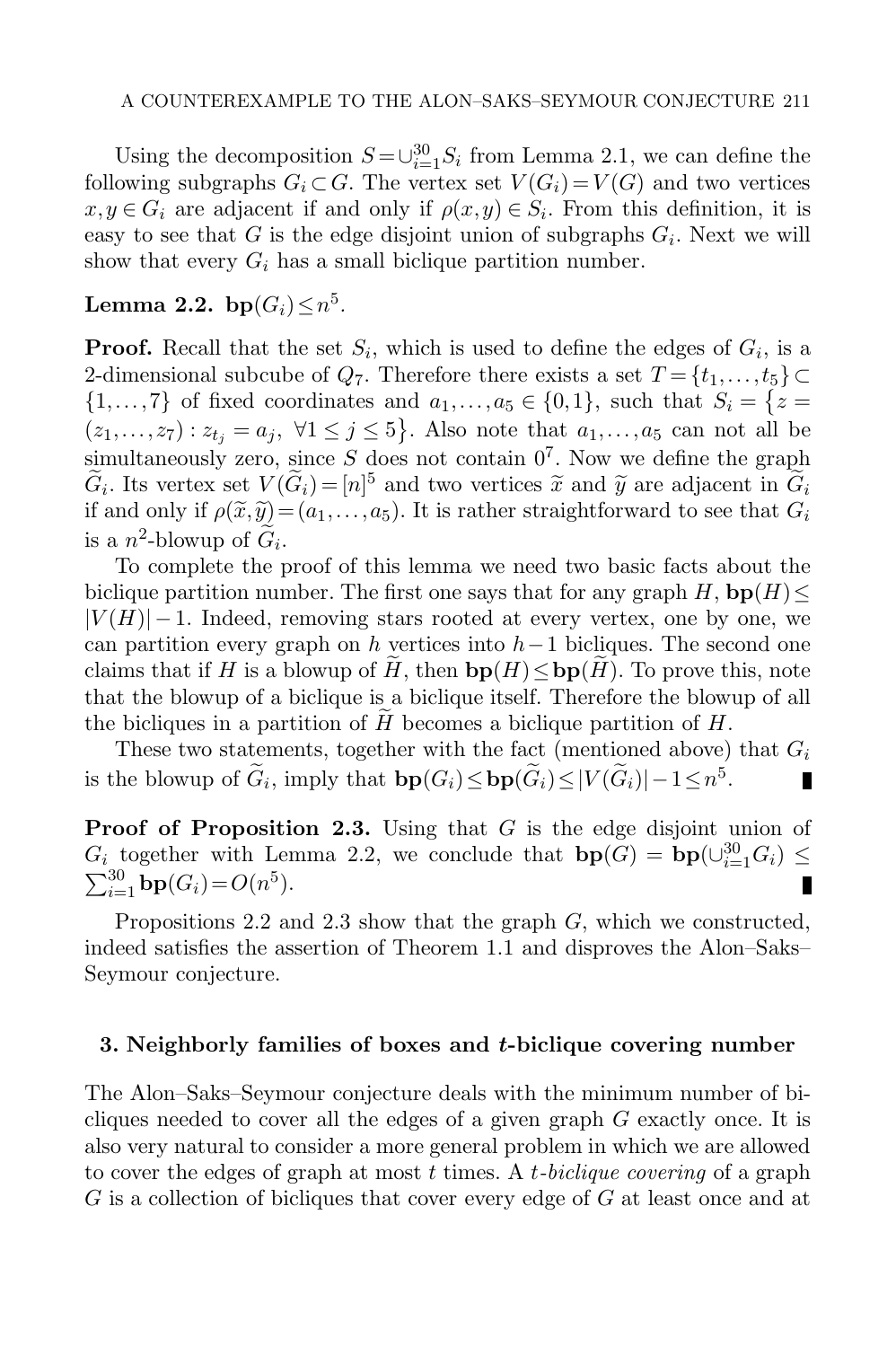most t times. The minimum size of such a covering is called the t*-biclique covering number*, and is denoted by  $\mathbf{bp}_t(G)$ . In particular,  $\mathbf{bp}_1(G)$  is the usual biclique partition number  $bp(G)$ .

In addition to being an interesting parameter to study in its own right, the t-biclique covering number is also closely related to a question in combinatorial geometry about neighborly families of boxes. A finite family  $\mathcal C$  of d-dimensional convex polytopes is called *t*-neighborly if  $d-t \leq \dim(C \cap C')$  $d-1$  for every two distinct members C and C' of C. One particularly interesting case is when  $\mathcal C$  consists of d-dimensional boxes with edges parallel to the coordinate axes. This type of box is called a *standard box* . Using the Graham-Pollak theorem, Zaks [\[23\]](#page-14-11) proved that the maximum possible cardinality of a 1-neighborly family of standard boxes in  $\mathbb{R}^d$  is precisely  $d+1$ . His result was generalized by Alon [\[1\]](#page-13-8), who proved that  $\mathbb{R}^d$  has a t-neighborly family of k standard boxes if and only if the complete graph  $K_k$  has a tbiclique covering of size  $d$ . This shows that the problem of determining the maximum possible cardinality of a  $t$ -neighborly family of standard boxes and the problem of computing the t-biclique covering number of a complete graphs are equivalent.

In his paper [\[1\]](#page-13-8), Alon gave asymptotic estimates for  $\mathbf{bp}_t(K_k)$ , showing that

$$
(1+o(1)) (t!/2^t)^{1/t} k^{1/t} \leq \mathbf{bp}_t(K_k) \leq (1+o(1))tk^{1/t}.
$$

There is still a gap between these two bounds, and the problem of determining the right constant before  $k^{1/t}$  is wide open even for the case  $t = 2$ . Using a different proof, we obtain here a slightly better lower bound of order roughly  $(t!/2^{t-1})^{1/t}k^{1/t}$ . For  $t=2$  it improves the above estimate by a factor of  $\sqrt{2}$ .

**Proposition 3.1.** If there exists a *t*-biclique covering of  $K_k$  of size d, then  $k \leq 1 + \sum_{s=1}^{t} 2^{s-1} {d \choose s}$  $\binom{d}{s}$  .

**Proof.** Suppose that the edges of  $K_k$  are covered by the bicliques  $\{\mathcal{B}(U_j, W_j)\}_{j=1}^d$ , such that every edge is covered not t-times. For every nonempty subset of indices  $S \subset [d]$  of size  $|S| \leq t$  let  $H_S = \cap_{j \in S} \mathcal{B}(U_j, W_j)$ , and let  $A_S$  be the adjacency matrix of  $H_S$ . Let J be the  $k \times k$  matrix of ones and let I be the  $k \times k$  identity matrix. Then  $J-I$  is the adjacency matrix of  $K_k$  and it is easy to see, using the inclusion-exclusion principle, that

$$
J - I = \sum_{S \subset [d], 0 < |S| \le t} (-1)^{|S| - 1} A_S.
$$

Also note that for  $|S|=s$ , the graph  $H_S$  is the disjoint union of at most  $2^{s-1}$ smaller bicliques. Indeed, for every binary vector  $z = (z_1, \ldots, z_{s-1})$ , consider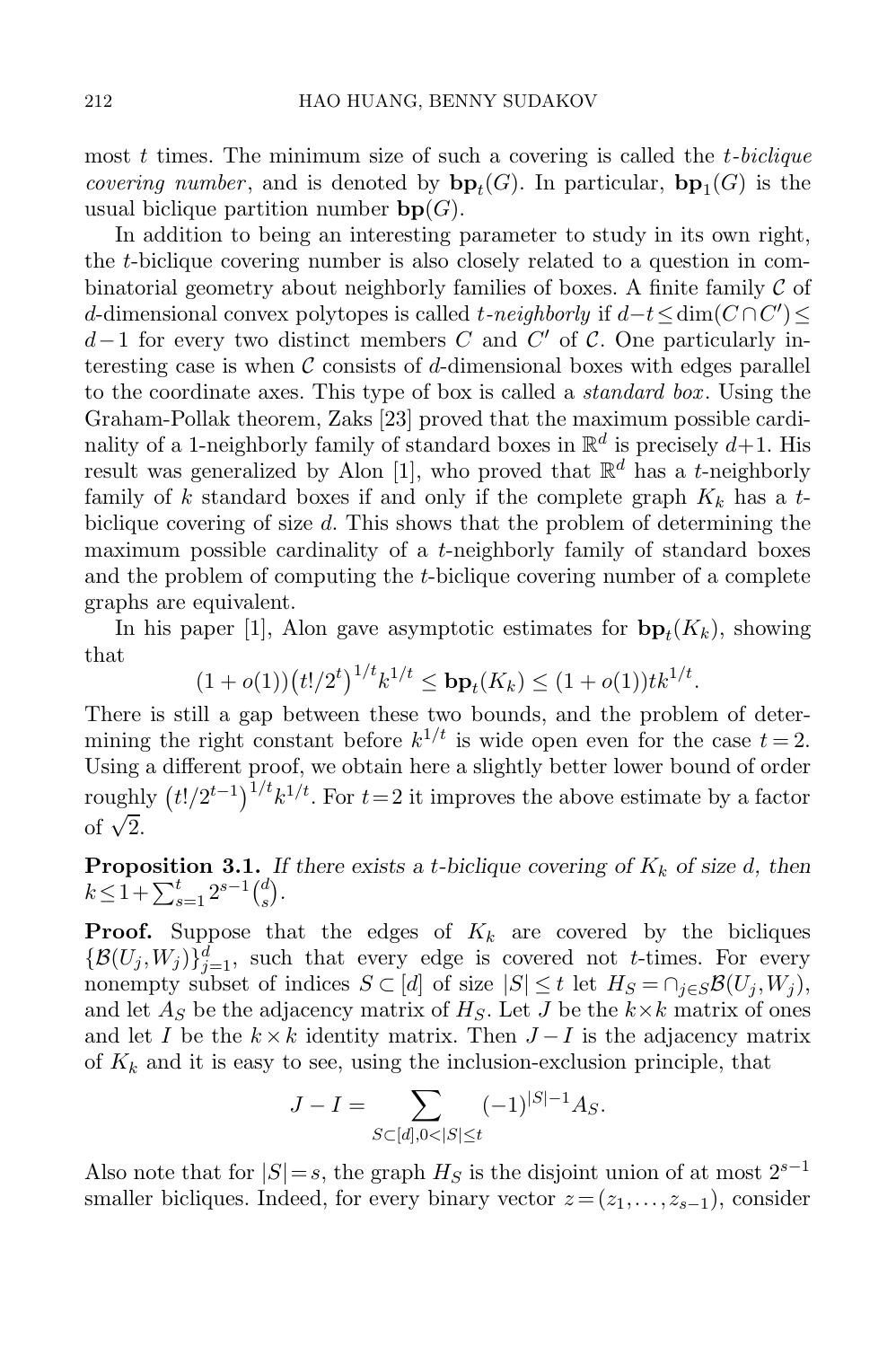a complete bipartite graph with parts

$$
X_z = \cap_{j,z_j=0} U_j \cap_{j,z_j=1} W_j \cap U_s \text{ and } Y_z = \cap_{j,z_j=0} W_j \cap_{j,z_j=1} U_j \cap W_s.
$$

It is not difficult to check that these bicliques are disjoint and their union is  $H_S$ . Therefore, for every  $S \subset [d], 0 < |S| = s \le t$  we can write  $A_S = \sum_i B_{i,S}$ , where  $B_{i,S}$  is an adjacency matrix of a biclique and  $1 \leq i \leq 2^{s-1}$ . Thus we obtain that  $J - I$  can be written as a linear combination of at most  $m = \sum_{s=1}^{t} 2^{s-1} {d \choose s}$ <br>Now to comp  $s$ ) adjacency matrices of complete bipartite graphs.

Now to complete the proof we use the elegant trick of Peck [\[15\]](#page-14-0) (we can use here other known proofs of the Graham-Pollak theorem as well). For the bipartite graph with adjacency matrix  $B_{i,S}$ , let  $B'_{i,S}$  be the  $k\times k$  matrix which contains only ones in positions whose row index lies in the first part of the bipartition and whose column index lies in the second part of the bipartition; the rest of the entries of  $B'_{i,S}$  are zeros. Since the corresponding bipartite graph is complete,  $B'_{i,S}$  has rank one. Furthermore, the matrix  $B_{i,S} - 2B'_{i,S}$ is antisymmetric. As a result we can write  $J-I$  as a linear combination of at most  $m$  rank one matrices, plus some antisymmetric matrix  $T$ . Since an antisymmetric real matrix has only imaginary eigenvalues,  $I + T$  must have full rank k. But its rank can not exceed the rank of the linear combination of at most  $m$  rank one matrices plus  $J$ . As  $J$  has rank one as well, this implies that  $k \leq m+1 = 1 + \sum_{s=1}^{t} 2^{s-1} {d \choose s}$  $s$ , which completes the proof. П

As we already mentioned in the introduction, the motivation for the Alon–Saks–Seymour conjecture comes from the Graham-Pollak theorem which says that  $bp(K_k) \geq k-1$ . Similarly, based on the lower bound of Alon that  $b p_t(K_k) \geq \Omega(k^{1/t})$ , one can consider the following very natural generalization of this conjecture.

<span id="page-8-1"></span>**Question 3.2.** *Is it true that for every fixed integer*  $t > 0$ *, there exists a* constant  $c = c(t)$  *such that*  $\mathbf{bp}_t(G) \geq c(\chi(G))^{1/t}$  *for all graphs*  $G$ ?

Recall that in Section 2 we constructed a graph G with  $|V(G)| = n^7$  vertices such that  $\alpha(G) = O(n)$  and  $\mathbf{bp}(G) = O(n^5)$ . Consider the OR product (defined in the introduction) of t copies of G. We show that the graph  $G<sup>t</sup>$ gives a negative answer to the above question for all positive integers  $t$ . This follows from the following sequence of claims.

<span id="page-8-0"></span>**Claim 3.1.**  $\alpha(G^t) \leq \alpha(G)^t = O(n^t)$ *.* 

**Proof.** We only need to prove  $\alpha(G \times H) \leq \alpha(G)\alpha(H)$  for any two graphs  $G$  and  $H$ , since then the claim follows by induction on  $t$ . To prove this statement, consider a maximum independent set  $I \in G \times H$ . Let  $I' = \{v \in$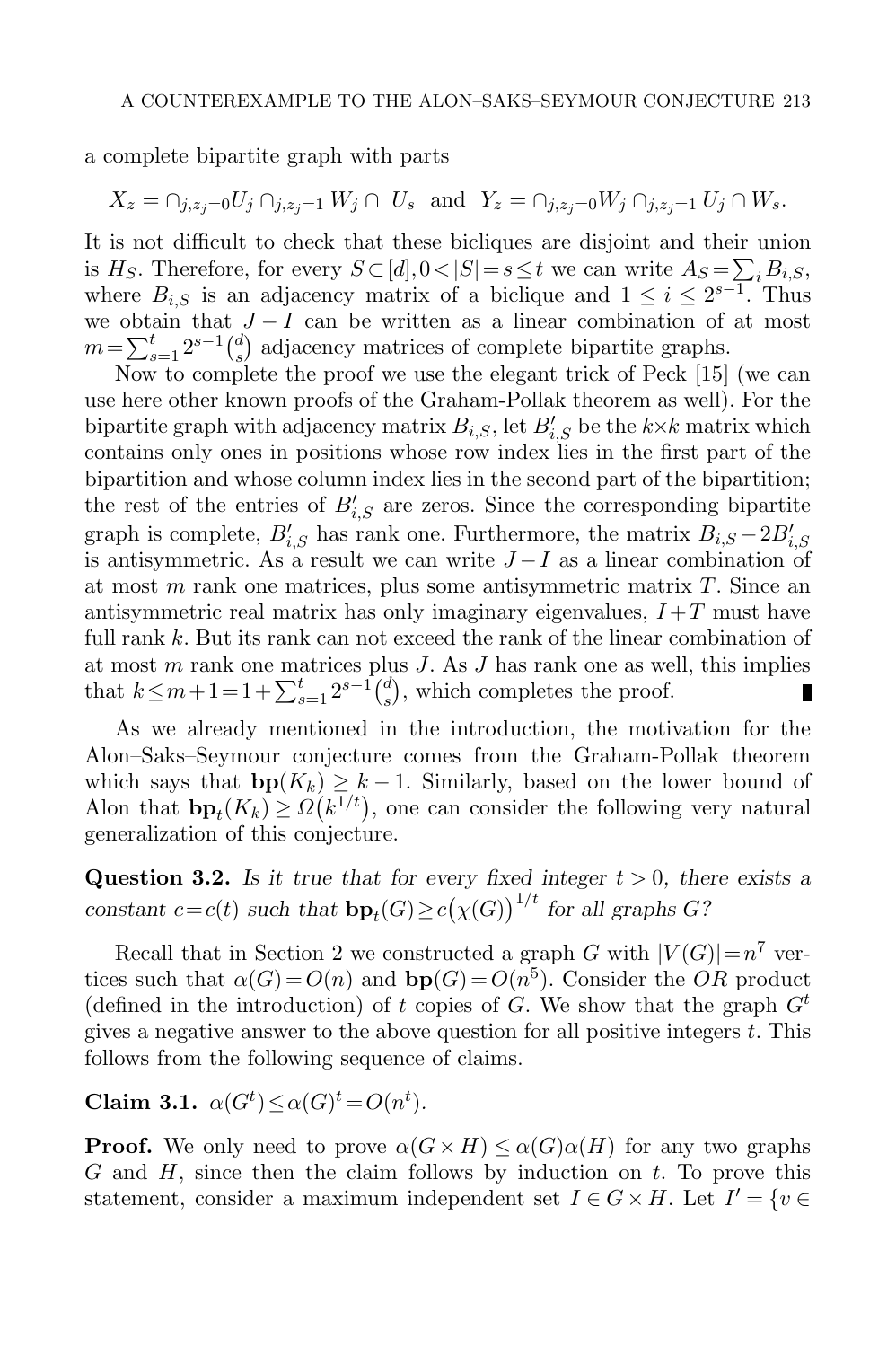$G \mid (v, u) \in I$  for some  $u \in H$  be the projection of I on  $V(G)$ . By the definition of the  $OR$  product, this is an independent set in  $G$  and therefore has size at most  $\alpha(G)$ . Similarly, if I'' is the projection of I on  $V(H)$  then  $|I''| \leq \alpha(H)$ . To complete the proof, note that I is a subset of  $I' \times I''$ , and therefore its size cannot exceed  $\alpha(G)\alpha(H)$ . Ш

П

<span id="page-9-1"></span>**Corollary 3.3.**  $\chi(G^t) = \Omega(n^{6t}).$ 

<span id="page-9-2"></span>**Proof.** By Claim [3.1,](#page-8-0)  $\chi(G^t) \ge \frac{|V(G^t)|}{\alpha(G^t)} \ge \frac{n^{7t}}{\alpha(G)^t} = \Omega(n^{6t}).$ 

Claim 3.2.  $bp_t(G^t) \leq tbp(G)$ .

**Proof.** Consider graphs  $H_i$ ,  $1 \leq i \leq t$  with vertex set  $V(H_i) = V(G^t)$ , where two vertices  $(h_1, \ldots, h_t)$  and  $(h'_1, \ldots, h'_t)$  are adjacent in  $H_i$  if and only if  $h_i \sim h'_i$  in G. Note that  $H_i$  is an  $n^{t-1}$ -blowup of G and therefore  $\mathbf{bn}(H_i) = \mathbf{bn}(G)$  $h'_i$  in G. Note that  $H_i$  is an  $n^{i-1}$ -blowup of G and therefore  $\mathbf{bp}(H_i) = \mathbf{bp}(G)$ . Also, it is easy to see that every edge in  $G<sup>t</sup>$  is covered by some  $H<sub>i</sub>$ . Since the number of graphs  $H_i$  is t, every edge of  $G<sup>t</sup>$  is covered at most t times. Then the union of minimum biclique partitions of all  $H_i$  gives a t-biclique covering of G. Hence  $\mathbf{bp}_t(G^t) \leq \sum_{i=1}^t \mathbf{bp}(H_i) = t \mathbf{bp}(G)$ .

**Claim 3.3.**  $b p_t(G^t) \le c(\chi(G^t))^{\frac{5}{6t}}$  for some constant  $c = c(t)$ .

**Proof.** By Claims [3.3](#page-9-1) and [3.2,](#page-9-2)  $b\mathbf{p}_t(G^t) \leq t b\mathbf{p}(G) = O(tn^5) \leq c(t)\big(\chi(G^t)\big)^{\frac{5}{6t}}$ .

This shows that the answer to Question [3.2](#page-8-1) is negative for all natural  $t$ .

#### <span id="page-9-0"></span>**4. The clique vs. independent set communication problem**

In the introduction, we defined the two-party communication model and discussed the concept of deterministic communication complexity. Here we need a few additional notions and definitions (see, e.g., [\[11\]](#page-14-12) for more details). The *non-deterministic communication complexity*  $N^1(f)$  of a function f is the smallest number of bits needed by an all powerful prover to convince Alice and Bob that  $f(x, y) = 1$ . It is known that  $N^1(f) = \lceil \log_2 C^1(f) \rceil$ , where  $C^{1}(f)$  is the minimum number of monochromatic combinatorial rectangles needed to cover the 1-inputs of the communication matrix  $M$  of  $f$  (recall that  $M_{x,y} = f(x,y)$ . With slight abuse of notation, we will later write  $C^1(M)$ instead of  $C^1(f)$ . The numbers  $N^0(f)$ ,  $C^0(f)$ ,  $C^0(M)$  are defined similarly, and the relation  $N^0(f) = \lceil \log_2 C^0(f) \rceil$  holds as well.

In this section we consider the communication complexity of the clique versus independent set problem (CL-IS). In this problem, there is a publicly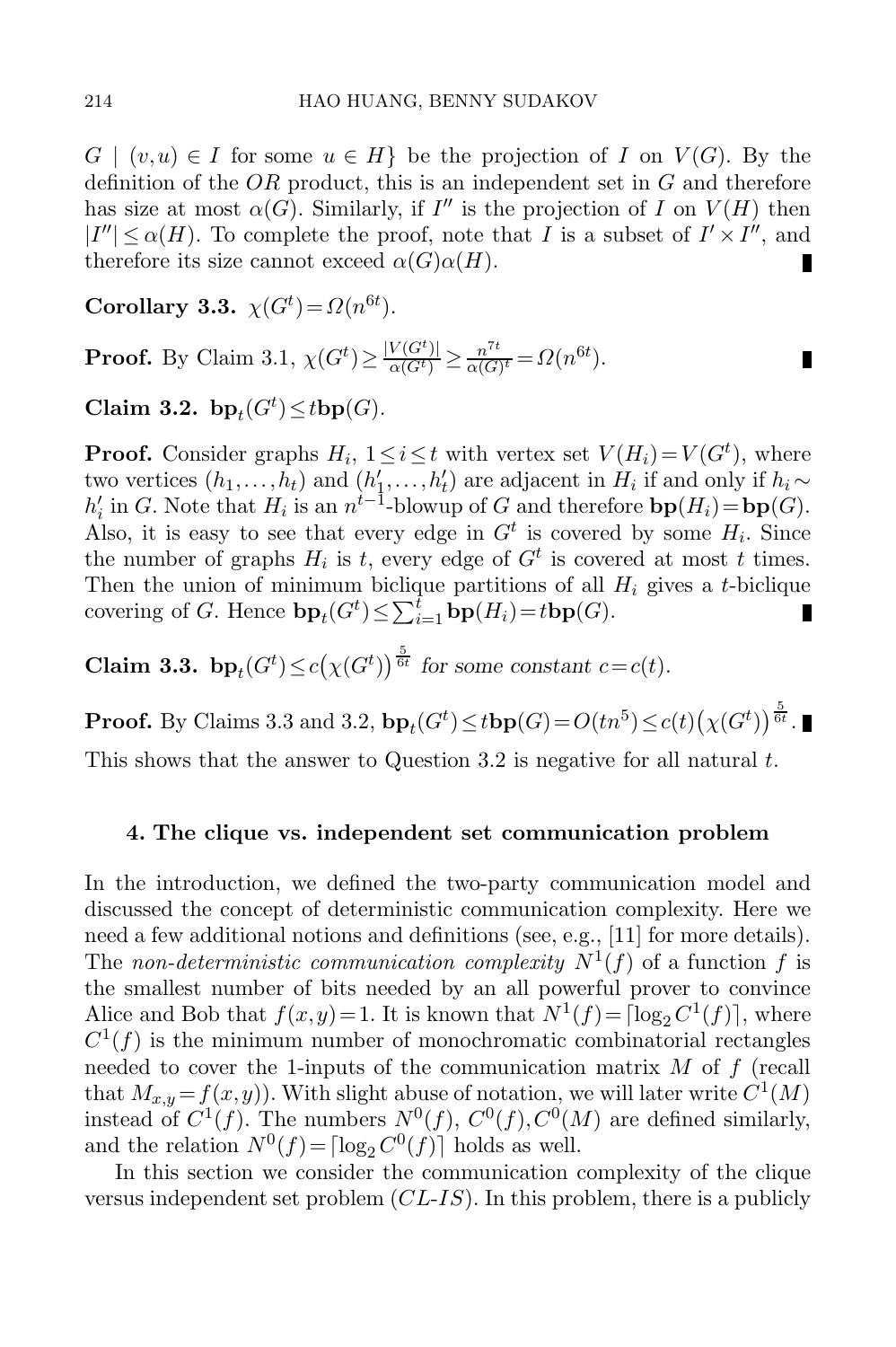known graph  $\Gamma$ , Alice gets a clique  $C$  of  $\Gamma$  and Bob gets an independent set I of Γ. Their goal is to output  $|C \cap I|$ , which is clearly either 0 or 1. This problem was first introduced by Yannakakis [\[21\]](#page-14-4), who also proposed the following algorithm to solve it. Given a graph  $\Gamma$  on  $m$  vertices, Alice sends to Bob the name of a vertex v in C whose degree in  $\Gamma$  is at most  $m/2$ . Note that in this case we can reduce the size of the graph by a factor of two by considering only the subgraph  $\Gamma'$  induced by the neighbors of v. In his turn, Bob sends Alice the name of a vertex u in his independent set  $I \cap \Gamma'$  which has degree at least  $|V(I')|/2$ . In this case we can also reduce the size of the remaining problem by a factor of two. Finally if neither Alice nor Bob can send anything, it is easy to see that  $C \cap I = \emptyset$ . By repeating this procedure at most  $\log_2 m$  rounds, one can show that the deterministic communication<br>complexity satisfies  $DCLJS<sub>D</sub>(\log_2^2 m)$ . However, so far the best lower complexity satisfies  $D(CL\text{-}IS_T) \leq O(\log_2^2 m)$ . However, so far the best lower<br>bound for this problem (see [10]) is only asymptotically  $2\log_2 m$ bound for this problem (see [\[10\]](#page-14-13)) is only asymptotically  $2\log_2 m$ .<br>For the non-deterministic communication complexity of cliqu

For the non-deterministic communication complexity of clique vs. independent set problem, it is easy to see that  $N^1CL-IS_\Gamma$  is always log m. Indeed, for every vertex  $v \in \Gamma$  consider the rectangle  $R_v$  formed by all cliques and all independent sets containing  $v$ . By definition, these  $m$  rectangles cover all 1-inputs of the communication matrix M of  $CL-IS<sub>\Gamma</sub>$ . On the other hand, determining the correct order of magnitude of  $N^0(CL\text{-}IS_{\Gamma})$  is wide open except for the trivial lower bound  $\log_2 m$ . This lower bound follows from the simple fact that taking all single vertices as cliques vs, the same vertices as simple fact that taking all single vertices as cliques vs. the same vertices as independent sets shows that the  $m \times m$  identity matrix is a submatrix of M. Next we discuss the connection between the Alon–Saks–Seymour conjecture and the CL-IS problem which was discovered by Alon and Haviv [\[2\]](#page-13-4). This connection together with our counterexample gives the first nontrivial lower bound for the non-deterministic communication complexity of the clique vs. independent set problem. It implies that there exists a graph  $\Gamma$  such that  $N^0(CL\text{-}IS_{\Gamma}) \geq 6/5\log_2 m - O(1).$ 

Suppose we have a graph  $G = (V, E), V(G) = [n], bp(G) = m$ , and a partition of  $E(G)$  into a disjoint union of bicliques  $\{\mathcal{B}(U_i, W_i)\}_{i=1}^m$ . Define<br>the characteristic vector  $v_i$  of each biclique to be  $v_i - (v_i, \ldots, v_i) \in \{0, 1, \ldots, n\}$ the characteristic vector  $v_i$  of each biclique to be  $v_i = (v_{i1},\ldots,v_{in}) \in \{0,1,*\}^n$ , so that

$$
v_{ij} = \begin{cases} 0 & \text{if } j \in U_i \\ 1 & \text{if } j \in W_i \\ * & \text{otherwise} \end{cases}
$$

Using the notations above, we create a new graph  $\Gamma$  with vertex set  $[m]$ . Two vertices i and i' are adjacent in  $\Gamma$  if there exists a  $j \in [n]$  such that  $v_{ij} = v_{i'j} = 1$ . Two vertices i and i' are nonadjacent if there exists a  $j' \in [n]$ such that  $v_{ij'} = v_{i'j'} = 0$ . In every other case, arbitrarily assign an edge or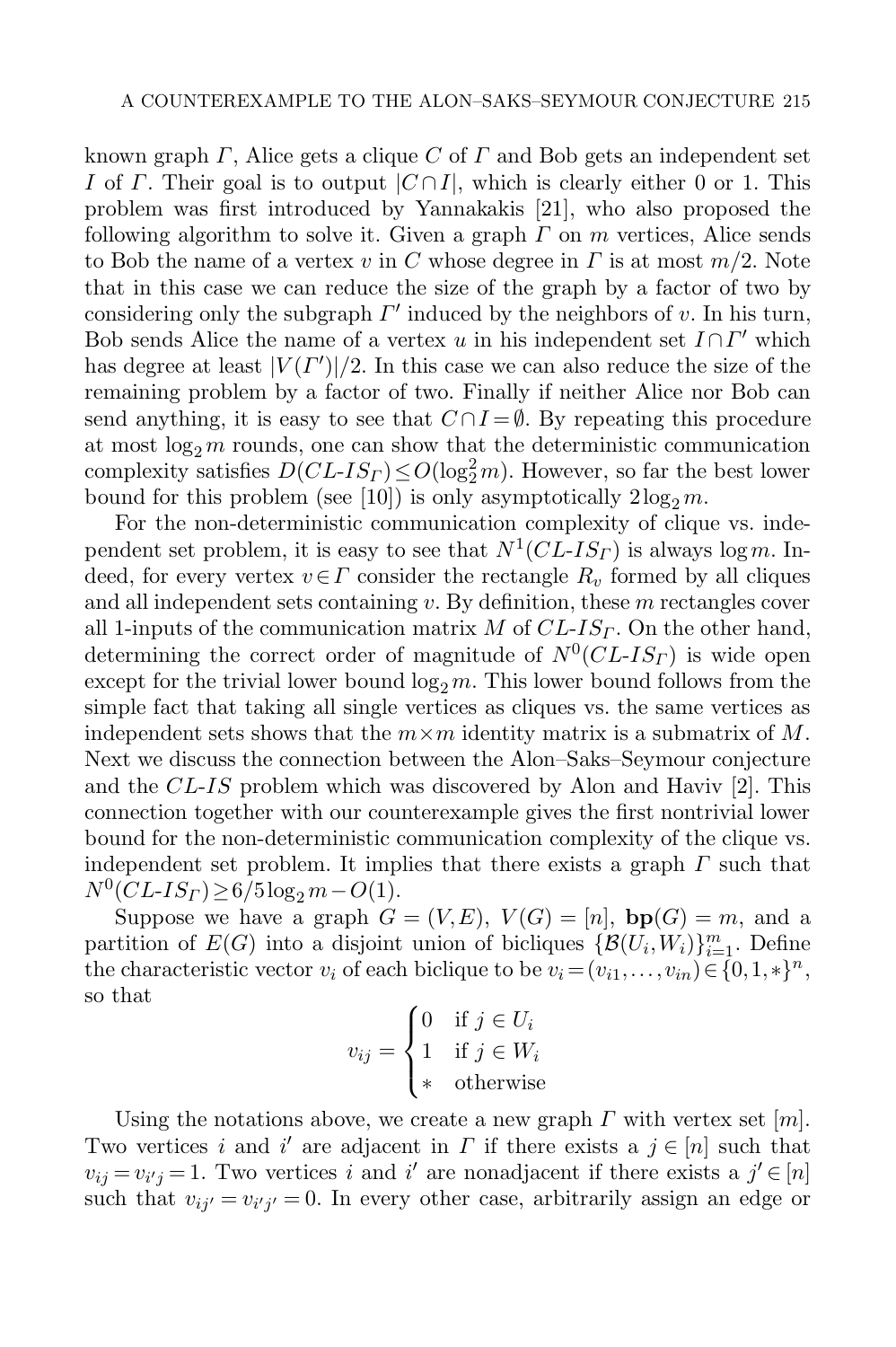non-edge between *i* and *i'*. If there are two indices  $j, j'$  such that  $v_{ij} = v_{i'j} = 1$ and  $v_{ii'} = v_{i'j'} = 0$ , then  $j \in W_i \cap W_{i'}$  and  $j' \in U_i \cap U_{i'}$ . Therefore the edge  $(j', j)$  is covered by two bicliques, which is impossible since  $\cup_{i=1}^m \mathcal{B}(U_i, W_i)$  is an edge partition of G. This shows that  $\Gamma$  is well defined an edge partition of  $G$ . This shows that  $\Gamma$  is well defined.

Now consider the CL-IS problem on Γ. Define  $C_i = \{q \in [m] : v_{qi} = 1\}$ and  $I_j = \{q \in [m] : v_{qj} = 0\}$ . By definition of  $\Gamma$ , it is easy to see that  ${C_i}$  are cliques and  ${I_i}$  are independent sets in this graph. Denote the matrix of  $CL$ - $IS<sub>\Gamma</sub>$  by M. Let M' be the submatrix of M corresponding to the rows determined by  ${C_j}_{j=1}^n$  and columns determined by  ${I_j}_{j=1}^n$ .<br>Obviously  $N^0(M) > N^0(M') - \log C^0(M')$ . Assume that we have a sovering Obviously  $N^0(M) \ge N^0(M') = \log_2 C^0(M')$ . Assume that we have a covering of 0-entries of  $M'$  by monochromatic rectangles and let  $R_1$ . R, be the of 0-entries of M' by monochromatic rectangles, and let  $R_1, \ldots, R_t$  be the rectangles which cover the diagonal entries of M'. Note that  $M'_{pp} = M'_{qq} = 0$ by definition. If  $M'_{pp}$  and  $M'_{qq}$  are both covered by  $R_i$ , then  $M'_{pq} = M'_{qp} = 0$ and thus  $C_p \cap I_q$  and  $C_q \cap I_p$  are both empty. This implies that  $(p,q)$  is not an edge in graph  $G$ , since otherwise there must exist an index  $i$  such that  $v_{ip} = 0$ ,  $v_{iq} = 1$  or  $v_{ip} = 1$ ,  $v_{iq} = 0$ . Then either  $i \in I_p \cap C_q$  or  $i \in C_p \cap I_q$ , which gives a contradiction. In particular, the family of rectangles  $\{R_i\}_{i=1}^t$ which gives a contradiction. In particular, the family of rectangles  $\{K_i\}_{i=1}^s$  corresponds to a covering of graph G by independent sets, and therefore  $\chi(G) \leq t$ . Thus we have that

$$
N^{0}(M) \ge N^{0}(M') = \log_2 C^{0}(M') \ge \log_2 t \ge \log_2 \chi(G).
$$

This estimate, together with the existence of a graph  $G$  (from Section 2) which has  $b\mathbf{p}(G) = O(\chi(G)^{5/6})$ , proves the following theorem.

**Theorem 4.1.** *There exists an infinite collection of graphs* Γ*, such that*

$$
N^{0}(CL{\text -}IS_{\Gamma}) \ge \frac{6}{5}\log_2|V(\Gamma)| - O(1).
$$

In addition, the combination of the inequality  $N^0(CL\text{-}IS_{\Gamma}) \ge \log_2 \chi(G)$ we just proved, and the result of Yannakakis that  $DCL\text{-}IS_\Gamma \leq O(\log_2^2 m)$ ,<br>immediately gives a different derivation of the following result of Muhavi immediately gives a different derivation of the following result of Mubayi and Vishwanathan. It shows that if  $bp(G)=m$ , then

$$
\chi(G) \le 2^{N^0(CL\text{-}IS_{\Gamma})} \le 2^{D(CL\text{-}IS_{\Gamma})} \le 2^{O(\log_2^2 m)}.
$$

From the above discussions, we know that any separation result between  $\chi(G)$  and **bp**(G) gives corresponding separation between  $N^0CL-IS$  and the trivial lower bound  $\log_2 |V(\Gamma)|$ . We do not yet know whether the converse is also true. However, a weaker converse does exist, as was observed by Alon is also true. However, a weaker converse does exist, as was observed by Alon and Haviv [\[2\]](#page-13-4). More precisely, the gap between  $N^0(CL\text{-}IS_\Gamma)$  and  $\log_2 |V(\Gamma)|$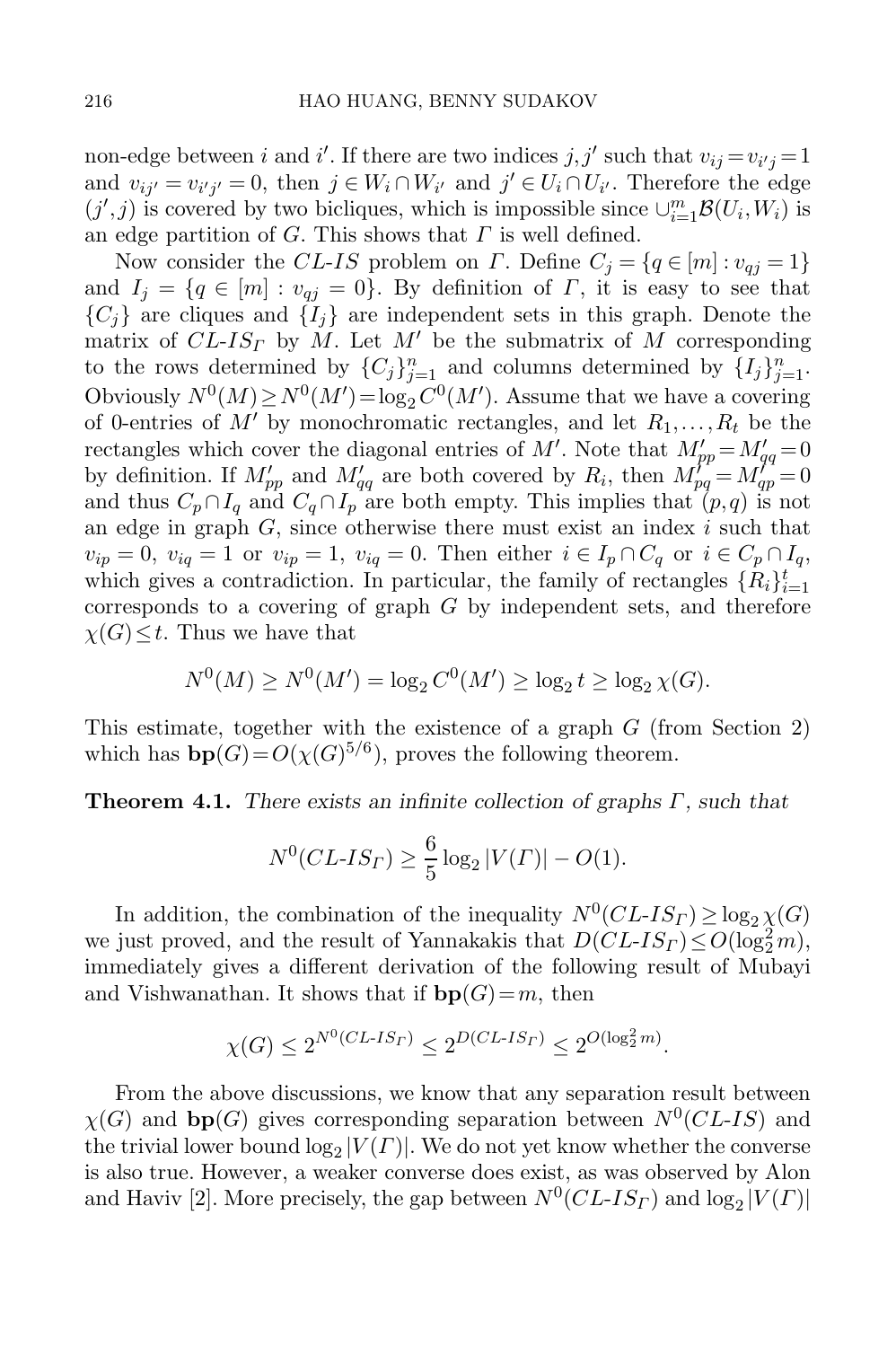implies a gap between  $\chi(H)$  and the 2-biclique covering number  $bp_2(H)$  for some graph H some graph  $H$ .

Let  $\Gamma = (V, E)$  be a graph with vertices  $V = \{v_1, \ldots, v_m\}$  and consider the following graph H. The vertices of H are all the pairs  $(C, I)$  such that C is a clique and I is an independent set in  $\Gamma$ , and  $C \cap I = \emptyset$ . Two vertices  $(C, I)$ and  $(C', I')$  are adjacent if  $C \cap I' \neq \emptyset$  or  $C' \cap I \neq \emptyset$ . For every vertex  $v_i$  in  $\Gamma$ , we define two subsets  $U_i = \{(C, I) : v_i \in C\}$  and  $W_i = \{(C, I) : v_i \in I\}$  of H. These subsets have the following properties.

- 1.  $U_i$  and  $W_i$  are disjoint.
- 2.  $(U_i, W_i)$  is a complete bipartite subgraph of H.
- 3.  $G' = \bigcup_{i=1}^{m} \mathcal{B}(U_i, W_i)$  and each edge of H is covered at most two times.

Property (1) holds since  $C \cap I = \emptyset$  for every vertex  $(C, I)$  of H. To verify (2), consider two vertices  $(C, I) \in U_i$  and  $(C', I') \in W_i$ . Then  $v_i \in C \cap I'$ , which means  $C \cap I' \neq \emptyset$  and thus  $(C, I)$  and  $(C', I')$  are adjacent in H. To prove (3), note that by definition, any edge  $(C, I) \sim (C', I')$  in G' either satisfies  $C \cap I' \neq \emptyset$  or  $C' \cap I \neq \emptyset$  or both. If  $C \cap I' \neq \emptyset$ , then there is a unique i (since  $|C \cap I'| \leq 1$  such that  $v_i \in C$  and  $v_i \in I'$ , which means that this edge belongs to  $\mathcal{B}(U_i,W_i)$ . A similar conclusion holds in the case when  $C' \cap I \neq \emptyset$ . Thus every edge of H is covered by  $\{\mathcal{B}(U_i, W_i)\}_{i=1}^m$  either once or twice. This shows that  $\mathbf{b}_0(H) \leq m = |V(F)|$ that  $b\mathbf{p}_2(H) \leq m = |V(\Gamma)|$ .<br>Next we bound the ch

Next we bound the chromatic number of  $H$  from below by a function of  $N^0CL$ - $IS<sub>\Gamma</sub>$ ). Denote the matrix of  $CL$ - $IS<sub>\Gamma</sub>$  by M. By definition, an independent set  $I' = \{(C_1, I_1), \ldots, (C_l, I_l)\}\$ in H corresponds to an allzero submatrix of M, whose rows and columns are indexed by  $C_1, \ldots, C_l$ and  $I_1, \ldots, I_l$  respectively. Thus a proper coloring of H corresponds to a covering of the 0-entries of  $M$  by monochromatic rectangles. Therefore  $\chi(H) \geq C^{0}(M) = C^{0}(CL{\text -}IS_{\Gamma}) \geq 2^{\tilde{N}^{0}(CL{\text -}IS_{\Gamma})}$ , and hence we established the following claim.

**Claim 4.1.** *For every graph* Γ *there exists a graph* H *such that*

$$
\mathbf{bp}_2(H) \le |V(\Gamma)| \quad \text{and} \quad \chi(H) \ge 2^{N^0(CL \cdot IS_{\Gamma})}.
$$

#### **5. Concluding remarks**

In this paper we constructed a graph which has a polynomial gap between its chromatic number and its biclique partition number, thereby disproving the Alon–Saks–Seymour conjecture. A very interesting problem which remains widely open is to determine how large this gap can be. In communication complexity it is a long standing open problem to prove an  $\Omega(\log^2 N)$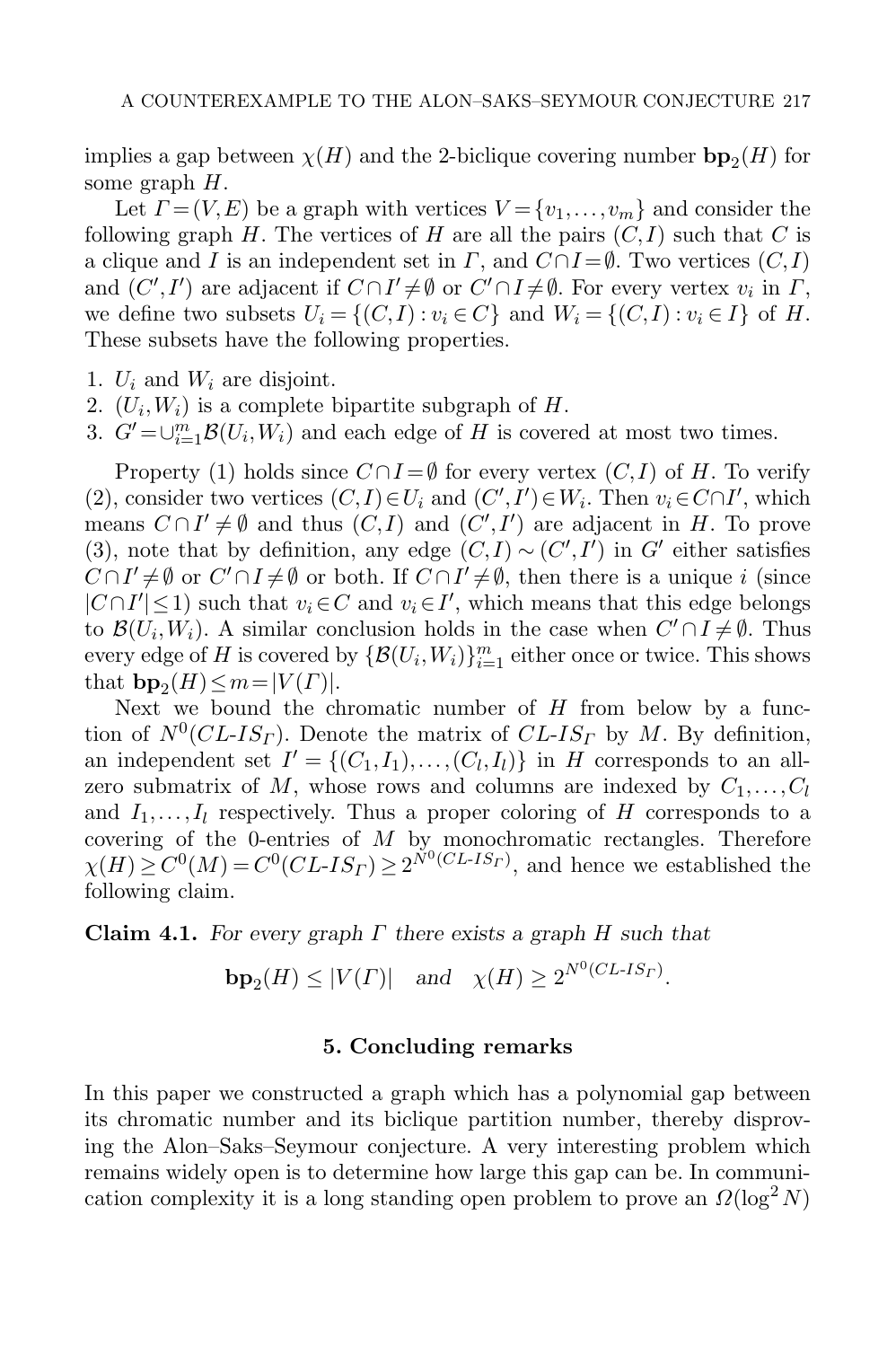lower bound on the complexity of the clique vs. independent set problem for graphs on  $N$  vertices. Since, as we already explained in the previous section, this problem is closely related to the Alon–Saks–Seymour conjecture, it is plausible to believe that one can obtain a corresponding gap between chromatic and biclique partition numbers. We conjecture that there exists a graph  $G$  with biclique partition number  $k$  and chromatic number at least  $2^{c \log^2 k}$ , for some constant  $c > 0$ . The existence of such a graph will also resolve the complexity of the clique vs. independent set problem.

Another intriguing question which deserves further study is to determine the t-biclique covering numbers of complete graphs. This will also solve the problem of the maximum possible cardinalities of t-neighborly families of standard boxes in finite dimensional Euclidean spaces. Even the asymptotics of  $b_{\mathbf{p}_t}(K_k)$  are only known up to a multiplicative constant factor. In the first open case when  $t=2$ , the current best bounds are  $(1+o(1))k^{1/2} \leq b\mathbf{p}_2(K_k) \leq$  $(1+o(1))2k^{1/2}$ , and it would be interesting to close this gap.

**Acknowledgment.** We would like to thank N. Alon for explaining to us his results with I. Haviv on the connection between the Alon–Saks–Seymour conjecture and the clique vs. independent set problem. We also like to thank P. Loh for very carefully reading this manuscript and many suggestions, and J. Fox, J. Greene, L. Lovász and B. Mohar for useful remarks.

#### **References**

- <span id="page-13-8"></span>[1] N. Alon: Neighborly families of boxes and bipartite coverings, *Algorithms and Combinatorics* **14** (1997), 27–31.
- <span id="page-13-7"></span><span id="page-13-4"></span>[2] N. Alon and I. Haviv: private communication.
- [3] N. Alon and P. Seymour: A counterexample to the rank-coloring conjecture, *Journal of Graph Theory* **13** (1989), 523–525.
- <span id="page-13-1"></span>[4] L. Babai and P. Frankl: *Linear algebra methods in combinatorics with applications to geometry and computer science,* The University of Chicago, 1992.
- <span id="page-13-6"></span><span id="page-13-5"></span>[5] S. Fajtlowicz: On conjectures of Graffiti II, *Congressus Numeratum* **60** (1987), 189–198.
- [6] Z. Gao, McKay B.D., R. Naserasr and B. Stevens: On Alon–Saks–Seymour conjecture, to appear.
- <span id="page-13-0"></span>[7] R. L. Graham and H. O. Pollak: On embedding graphs in squashed cubes, in: *Graph theory and applications*, Lecture Notes in Math. **303**, Springer, Berlin, 1972, 99–110.
- <span id="page-13-3"></span>[8] J. Kahn: Coloring nearly-disjoint hypergraphs with *n*+*o*(*n*) colors, *J. Combin. Theory Ser. A* **59** (1992), 31–39.
- <span id="page-13-2"></span>[9] J. Kahn: Recent results on some not-so-recent hypergraph matching and covering problems, in: *Extremal problems for finite sets (Visegrád, 1991)*, Bolyai Soc. Math. Stud. vol. 3, János Bolyai Math. Soc., Budapest, 1994, 305–353.